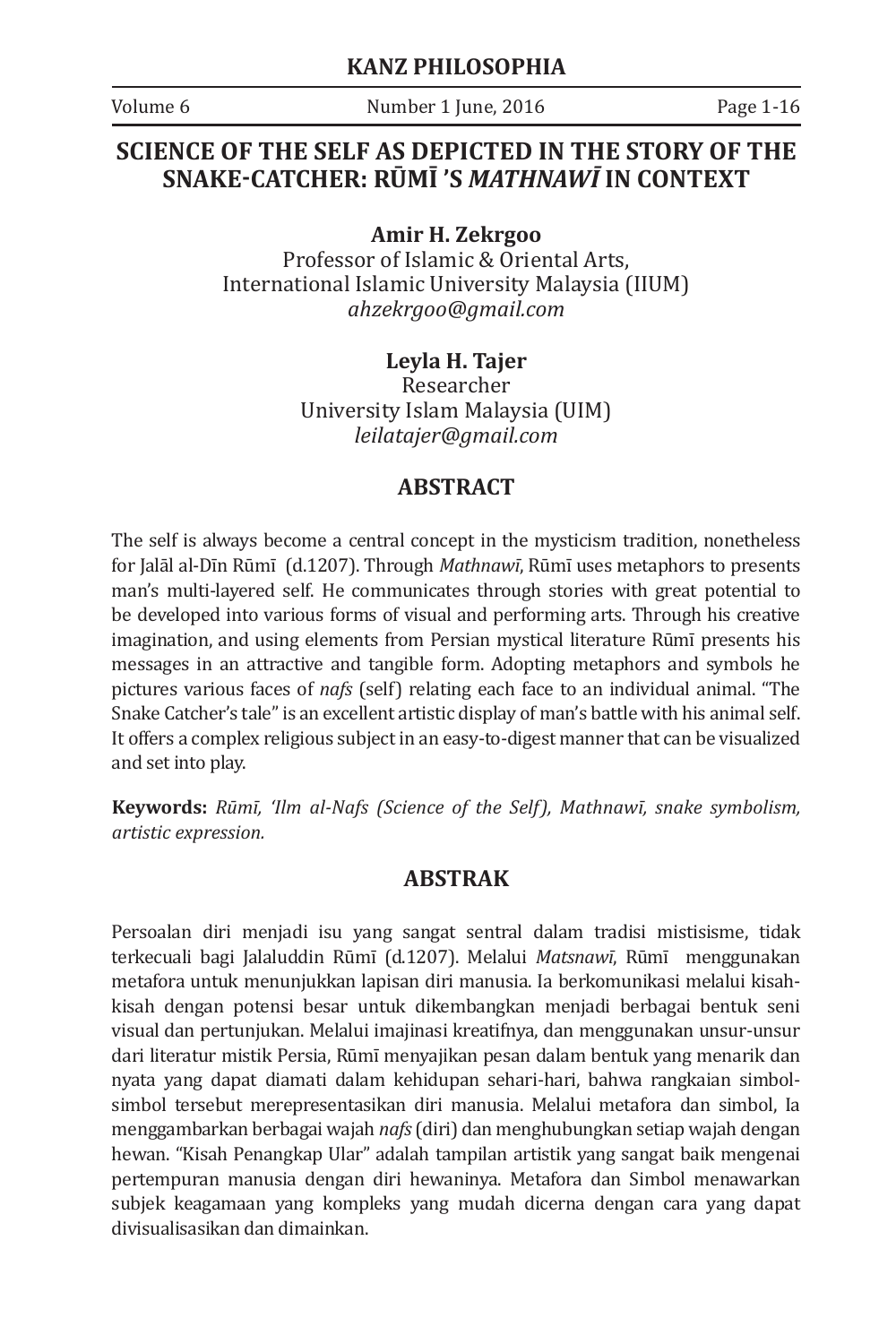**Kata-kata Kunci:** *Rūmī, Ilmu Jiwa, Matsnawī, simbolisme ular, ekspresi artistik.*

**How to Cite:** Zekrgoo, Amir H., Leyla H. Tajer, Amir H. Zekrgoo, and Leyla H. Tajer. 2016. "Science of the Self as Depicted in the Story of the Snake-Catcher : Rumi's Mathnawī in Context." *Kanz Philosophia : A Journal for Islamic Philosophy and Mysticism* 6 (1): 1–16. doi:10.20871/KPJIPM.V6I1.168.

**doi: 10.20871/kpjipm.v6i1.168**

#### **Introduction**

2

'Self-realization leads to God-realization' is an insightful statement from a famous *hadīth*, which highlights the importance of one's self-awareness and inner qualities. Such awareness allows one to identify one's strengths and weaknesses, and one's true station in life. It can open the inner eye with which the right path is identified, dangers detected, and friends and foes distinguished. The fierceness of the inner enemy, says the *Mathnawī* quoting the Prophet, is such that "would burst the gall-bladders even of courageous men." It drains the power of their body and heart to the extent that "they cannot even endure fasting and prayer" (Rūmī 2013, chap. II: 1901-1903).

To expose this hidden and dangerous enemy, and to bring it to the common understanding, Jalāl al-Dī�n Rūmī� resorts to his creative imagination, and develops an attractive story full of symbols and metaphors. He uses a frosted-yet-alive ferocious dragon to symbolize the enemy that resides within, and a poor and ambitious snake catcher who wishes to conquer such a powerful opponent without having the necessary knowledge, power or tools. The narrative speaks of man's struggles to confront his own inherent enemy, day by day throughout the life. Science of the self is supposed to equip man with necessary tools that would keep him safe in his life-time-struggle.

#### **Science of the Self**

The term "*nafs*" or human soul has three characteristics in the Qur'anic terminology: *ammārah bi-al-su*' (commanding to evil), *lawwāmah*  (upbraid), and *mutmaʾinnah* (tranquil). ʿIzz al-Dī�n Kāshānī� (d.1334/1335) provides a hierarchical structure of the three with the *nafs al- ammārah*, being the rawest and uncultured form of human self, located at the bottom (Kashānī 2002, 84). The Qur'an indicates that this 'self' commands to evil unless the Almighty guides the person with His Compassion (QS. Yusuf [12]:53). The pyramidal structure rises to the second level where the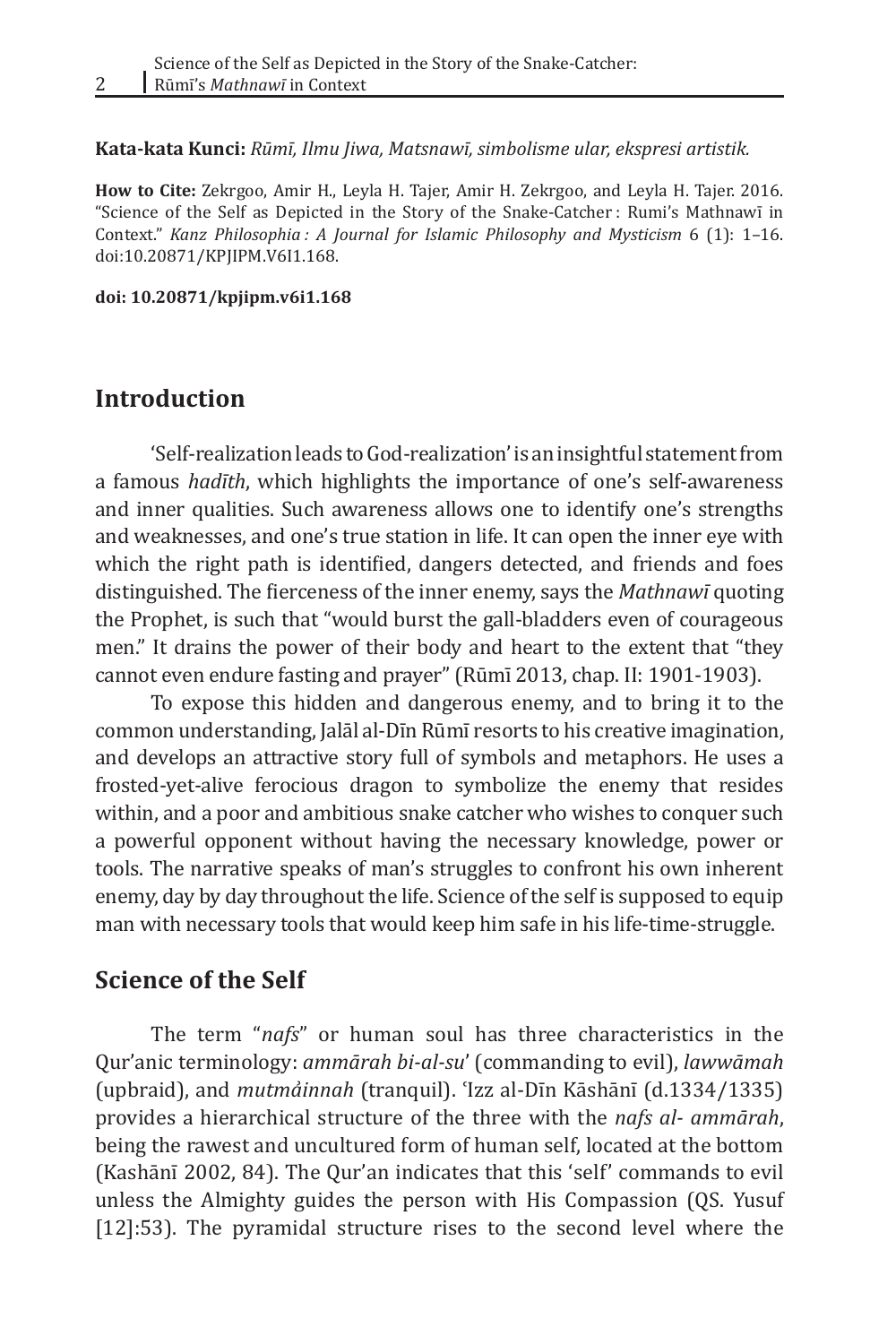upbraid/criticizing self (*nafs al-lawwāmah*) is stationed. Allah takes an oath to this self from whose position man is blamed (QS. al-Qiyāmah [75]:2-3). The upbraid self is a power by which man is held back from moving towards sins. It draws its light from various sources, namely the divine guiding light that is installed in man's heart, and the blessing of the presence of *ṣulaḥā* (righteous) and *awlīyā*' (friends of God) (Dekhoda 1959). And the highest status of the self, the tranquil self, is the one that is called by its Lord to return and meet Him in joy and satisfaction, and join His servants in Paradise (QS.al-Fajr [89]: 28-30). In order to attain to the height of this sublime self (*nafs al-mutmaʾinnah*), which is the state of supreme purity, one has to discipline his self severely and continuously. He must adorn himself with the good manners, intentions, and actions (Musahab 1993).<sup>1</sup> The Qur'an further explains that the people who are rebellions to Allah are the ones who prefer the mundane desires of this life over the life of the Hereafter. They are destined to reside in the hell. Whilst those who fear their Lord and forbid their *nafs* from such desires will be given residence in paradise (al-Nazi'at [79]: 37-41).

Animal symbolism has often been adopted in Persian art and poetry to express ideas that would reflect inner qualities/attributes in the man. The gist of such symbols is meant to take man on the path of self-realization. The entire concept is directed towards explaining how man's lower multifaced self, acts as an obstacle to realizing his higher Self. The lower self is the enemy to be put down; only then the true Self in us will shine.

In the process of the "knowledge of the self" (*'ilm al-nafs*), the seeker needs to equip himself with tools and means that help him elevate his state of being. The aim, according to the Qur'an, is to assist the spiritual wayfarer to liberate himself from his vicious 'evil commanding self' (*nafs al-ammārah*) by passing the stage of the 'upbraid self' (*nafs lawwāmah*) and taking him to the ultimate goal of self-assertion and self-realization that is the 'tranquil self' (*al-nafs al- mutmaʾinnah*). At this juncture, the spiritual traveller's self is in complete peace. A person with a "self at-peace" is the one in a state of selflessness. "By realizing the transient nature of the individual self (ego), the seer will realize that the rays of the true Self will not shine unless the distracting sparkles of the lower-self are extinguished. In other words, "selflessness" leads to "Self-realization"" (Zekrgoo 2008, 202–5).

Sufis believe that "what is not in a man he cannot know. Therefore, he could not know God and all the mysteries of the universe unless he found

<sup>&</sup>lt;sup>1</sup> Under "nafs al- mutmàinnah"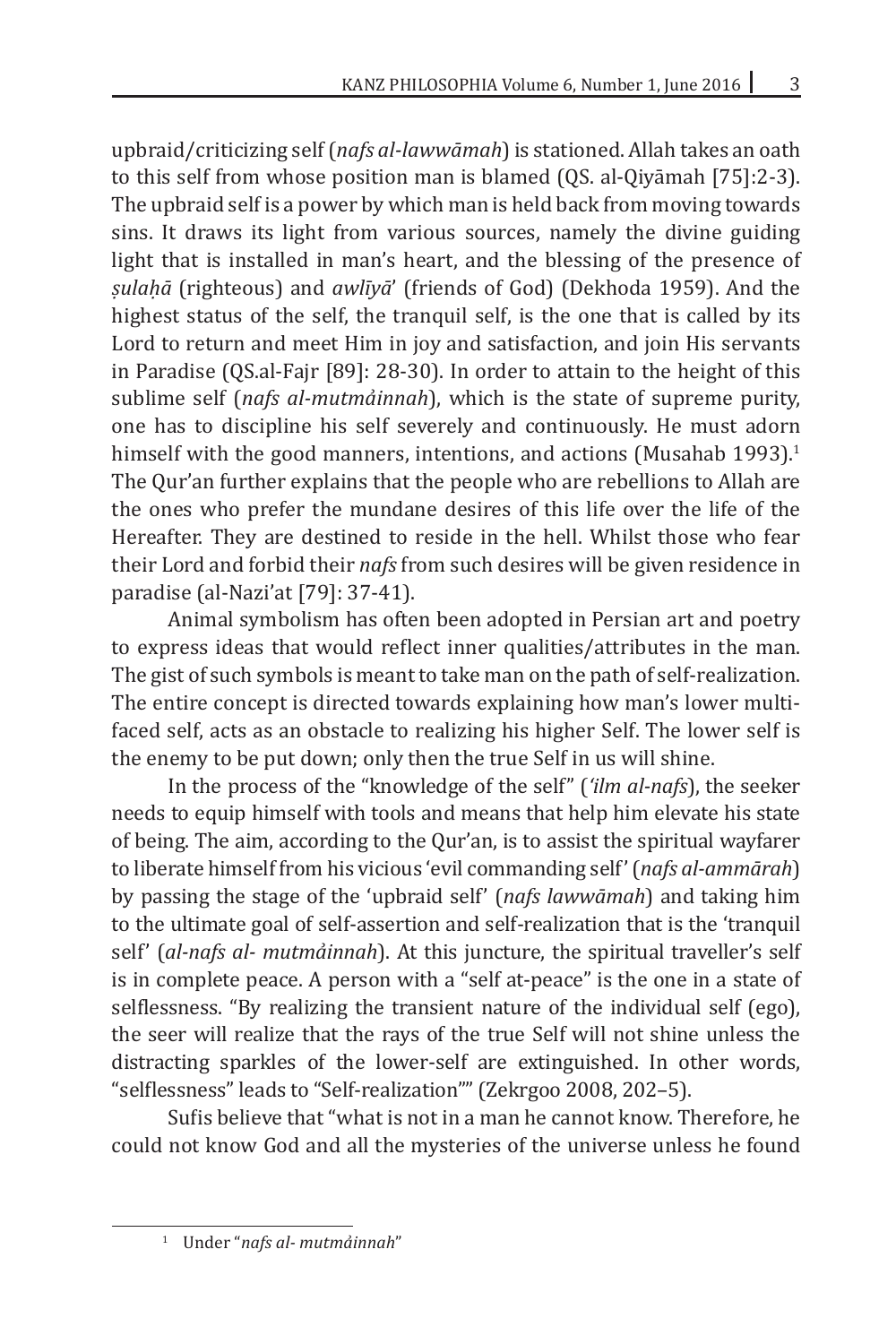$\frac{4}{1}$ 

them in himself" (Nicholson 1914, 85). This expression draws its validity from a famous Prophetic *ḥādīth* that states: 'Whoever knows himself, he knows his Lord'.<sup>2</sup> Rūmī� (1207-1273) reiterates the same *ḥādīth* in his *Mathnawī* in a poetic form (Rūmī� 2013, chap. V: 2114), and argues that man is a microcosm only in appearance, but a macrocosm essence (Rūmī 1925, chap. IV: 521).<sup>3</sup> In Sufi terminology nafs is identified with lowest of the three categories presented in the Qur'an, and therefore regard it as a blame-worthy attitude – a disease or a personality disorder (Qushayri 1995, 226). Among Persian scholars and commentators, Zamani, in valuable work *Minagar-i Ishq*, devotes an independent section to the *Mathnawī's* verses that refer to *nafs al-ammārah* (Zamani 2003, 502–10). Foruzanfar describes *nafs* as a power that promotes tendency towards earthly desires, hence a source of evil conducts (Forunzafar 1988, 484). Qushayrī also provides two opposite interpretations of *nafs*: the soul and the self. He regards the soul as source of praise-worthy qualities while the sensual self as breathing place of undesirable manners and attitudes (Qushayri 1995, 132). The Islamic concept of the self/soul has been discussed in Islamic theology (*kalām*), philosophy (*falsafah*) and mysticism (*ʿIrfān*). 'Alī� ibn Abī� Thālib (599-661) was perhaps the first Muslim who used snake in a metaphoric manner to explain world and its illusionary existence. He compares the deceptive nature of the world to a snake, whose skin is smooth and desirable to touch, while it carries a deadly venom inside (*Nahj al-Balaghah* 1368, 381; Bagherpoor 2011, 101). Rumī follows the same line and compares worldly desires to a snake that awaits its prey hidden and disguised as a tree branch (Rūmī 2013, chap. VI: 4079-4081). This expression is in line with the earlier literal works of Sufi masters and Quranic commentaries expressed in the works of Sana'ī (1080-1131), 'Attār (1145-1220), Ibn 'Arabī (1165-1240), Suhrawardī (1154-1191) and many others.

The Arabic term *'nafs'* is broadly adopted in Persian literature. In the area of linguistics and theology, the word refers to two primary entities, namely one's self and one's soul. In most lexicons and literary works, this term is explained as referring to one's true self (Zanjani 1999, 17). Nafs is believed to be from the same root as '*nafas*' (breath) and is therefore associated with life (Zanjani 1999, 14). It is the essence of life that resembles

من عرف نفسه فقد عرف ربه

<sup>3</sup> We have used Nicholson's edition of the *Mathnawī* (1925-1940) to identify the verse numbers in this paper. For the English translation too, in many cases Nicholson's translation was used. We have also benefited from Jawad Mujaddedi's and Amir Zekrgoo's English translations as indicated in the text.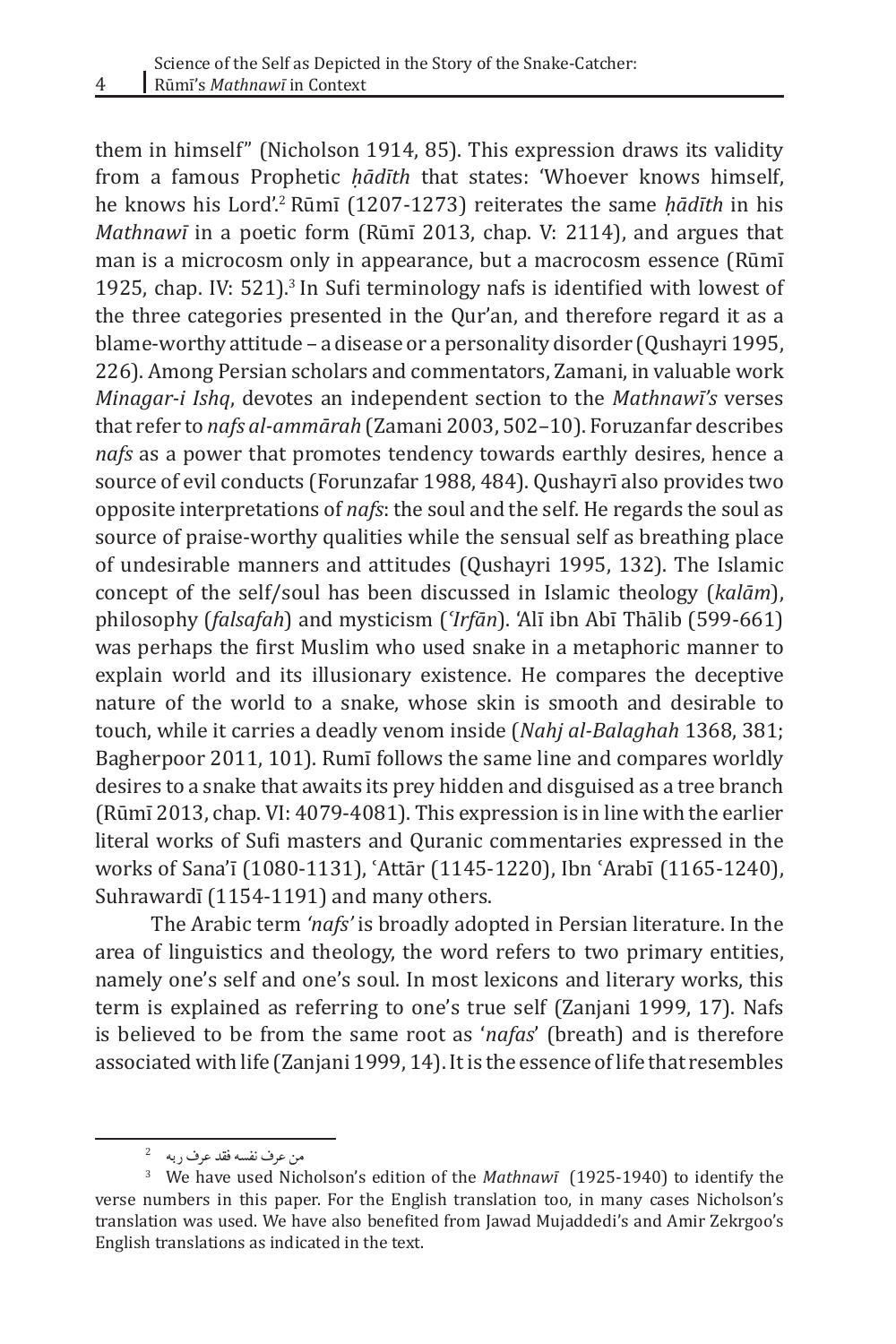a fine steam that brings to the body the feelings and the power of voluntary movements and actions; this is also known as the 'animal soul'. This steamlike substance leaves the body at the time of death, but it distances itself while remaining connected to the body during sleeping. The term *nafs*, from a linguistic perspective, is masculine. However, in the Qur'an it is presented in two different gendered forms: In almost all examples *nafs*  refers to one's self (as a person), the term appears in as masculine (e.g. Ali 'Imrān [3]:185). In one instance, however, the term refers to the pre-eternal soul from which all human beings were created, the term becomes feminine  $(Al-Nisā' [4]:1)$  (Turīhī 1996, 114). Ibn Sinā was perhaps the first Muslim scholar who elaborated on *'Ilm al-Nafs* as an ontological and philosophical discourse in his *Shifā* (Dibaji 2006, 60). The science of the self is a vast area with many branches such as the nature of the self, its origins, powers of the self, the relation of the self to the body. Suhrawardi in the same intention treated *nafs* both as a philosophical dialogue and a practical subject for selfpurification, using metaphoric expressions (Dibaji 2009, 59–78).

#### **The Notion of Self in Rūmī's** *Mathnawī*

Rūmī� refers to the 'self' in his works using Persian terms *khud*, *khish*, *man*, as well as the Arabic *nafs*. The *Mathnawī*, based on minute observation of man's reaction to various situations, formulates a science of the self. It elaborates the stages of man's ego and the sources of their inspirations. The "self" in the *Mathnawī* mostly corresponds to "the self that commands to evil" as is expressed in the Qur'an (Yusuf [12]: 53). The poet invites his reader to be aware and vigilant of the hazards and downfall of the self.

> جمله قرآن شرح خبث نفس هاست بنگر اندر مصحف، آن چشمت کجاست

"The entire Qur'an is a description of the viciousness of sensual souls: Look into the Holy Book! Where is thine eye?" (Rūmī 2013, chap. V: 4862)

The carnal self is explained using negative terms such as 'spring of black water', (Rūmī 2013, chap. I: 775), 'black flood' (Rūmī 2013, chap. I: 776), 'wisdom removing magic' (Rūmī 2013, chap. II: 2278), 'possessor of thousand tongues with each tongue equipped with the hundred languages (Rūmī 2013, chap. III: 2551), 'predatory wolf' (Rūmī 2013, chap. VI: 4856), 'treaty breaker'(Rūmī 2013, chap. II: 2279), just to name a few. It is also named the bad self, the blind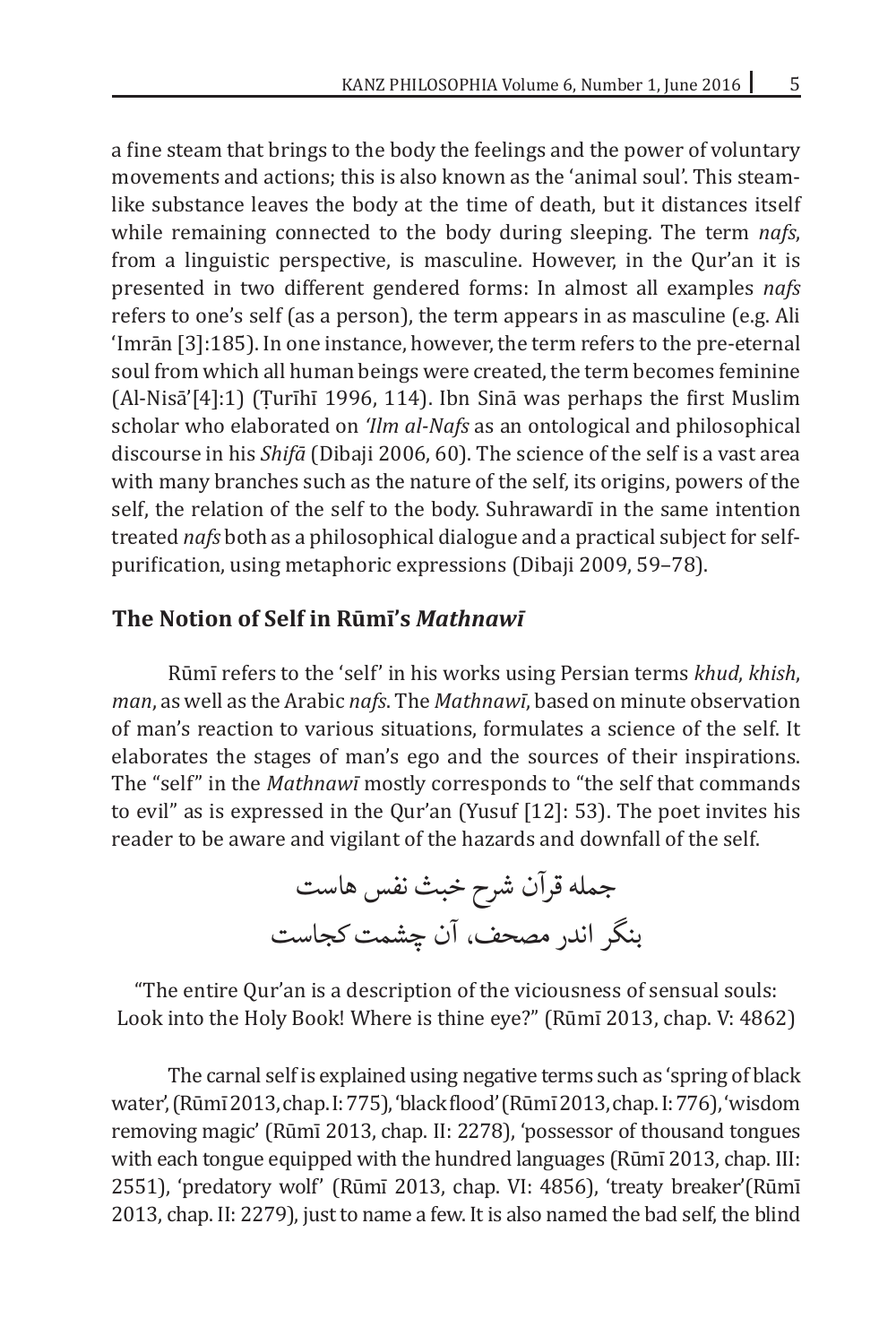self, the cursed self, the self with hellish attitude, the sick self, the selfish self, the greedy self, the evil self, and so on (Ketabi 2006, 19).

While there are countless references to the evil-commanding self (*nafs al-ammārah*) in the *Mathnawī* only a single reference is found about each of the other two categories, namely *nafs al-lawwāmah* and *nafs almutmaʾinnah*. The term *nafs-i lawwāmah* appears in the following couplet:

> چون ز بند دام، باد او شکست نفس لوامه بر او یابید دست

"When his wind (idle self-conceit) is broken by imprisonment in the trap, the rebuking soul gets the upper hand over him." (Rūmī 2013, chap. V:

2062)

The *mutmaʾinnah* self is also found only in a single verse:

روی نفس مطمئنه در جسد زخم ناخن های فکرت می کشد

"The face of the tranquil soul in the body, Suffers wounds inflicted by the nails of thought". (Rūmī 2013, chap. V: 557)

Two distinct enemies have been said to threaten man's life journey: the Satan and the 'self'. The two, Rūmī claims are but manifestations of a fundamental evil source. Satan is the external enemy while the bodily self is the internal one.

> نفس وشیطان هردویک تن بوده اند دردو صورت خویش را بنموده اند چون فرشته وعقل کایشان یک بُدند بهرحکمت هاش دو صورت شدند دشمنی داری چنین در سر خویش مانع عقلست و خصم جان و کیش

"The Self and Satan are one body; they Make themselves look like two in their own way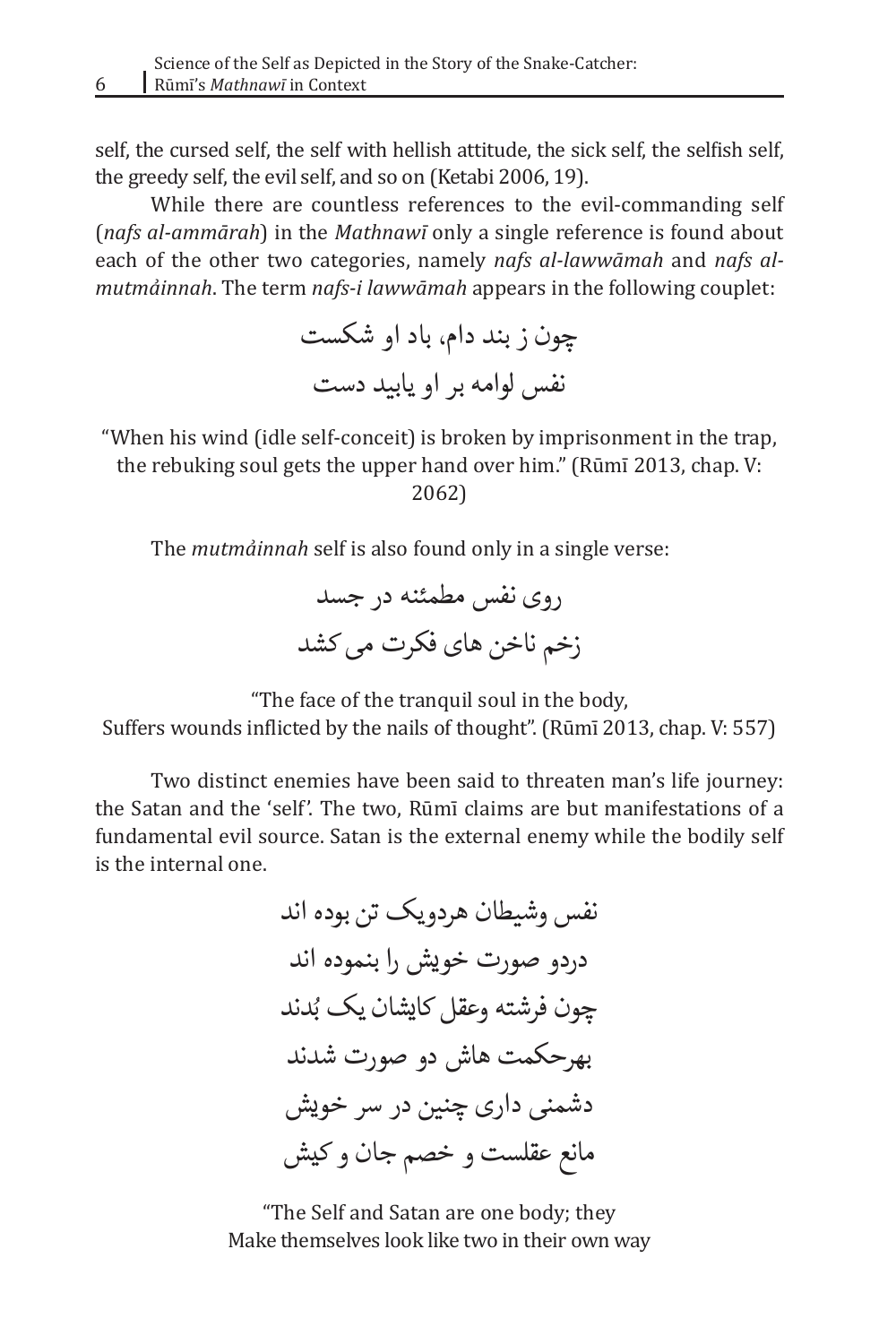And angel and true knowledge are united, Although for wisdom's sake they seem divided. You have a foe in your most hidden part, Which fight with your own faith, your brain and heart". (Rūmī 2013, chap. III: 4056-4058)

The hidden enemy inside is also a vessel for the outer one. This bigger foe is a source of all evils, sins and wrongdoings, and has hence become the main focus of discussion of self.

این چنین ساحر درون تست و سر ان فی الوسواس سحرا مستتر

"A sorcerer who does that is in you: Temptation's mystery's hidden from your view" (Rūmī 2013, chap. III: 4077).<sup>4</sup>

Both enemies are to be subdued as they are highest obstacles in the journey of salvation. Like the two edges of a scissors they cut the threads of man's spiritual life. The *Mathnawī* attempts to provide hints of self-realizations and guidelines on how to confront it. The 'hidden enemy' is not one but many (Rūmī 2013, chap. I: 1034) and the battle with it is the fiercest of all battles – the *Jihād al-Akbār* (Rūmī 2013, chap. II: 2379). Intelligence and reasoning are unfit for such battle (Rūmī� 2013, chap. I: 1374). It requires the guidance of a Shaykh (Rūmī 2013, chap. III: 2545, 2547) and blessings from God and his messenger to overcome this powerful enemy (Rūmī 2013, chap. I: 782).

## **Snake Symbolism in Persian Classical Literature**

Snake (Persian = *mār*) in classical Persian literature is almost always associated with evil forces and therefore loaded with negativity. These creatures have strange looks and a somewhat unique behavior. They are mysterious, beautiful and dangerous. Their patterned and colorful scales attract the viewers while touching them could be fatal. They live both underground and on the surface, hence connected to the two realms: the realm of the living and the underworld metaphorically associated with the two domains of light and darkness. As serpents commute between the two worlds they are sometimes seen as messengers of death. On the other

<sup>4</sup> Translation by Jawad Mujaddedi.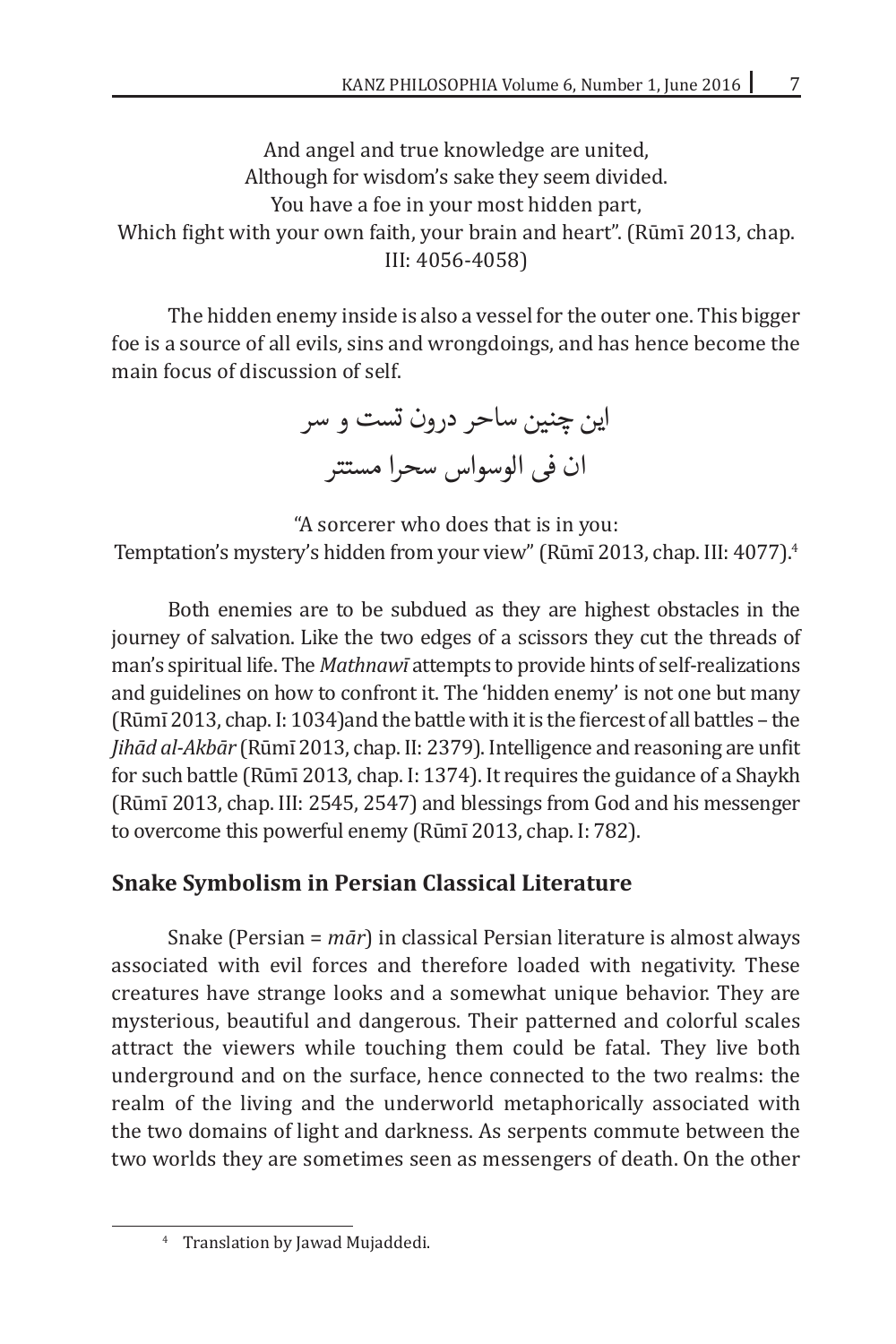hand, snakes shedding skin is regarded as a symbol of rejuvenation and, in this sense, a symbol of life. Snakes often attack from blind points and catch their prey off-guard, and so they symbolize the hidden enemy. The 11th century Persian royal poet, Abu Najm Ahmad ibn Qaus Manuchehri (d. 1040) compares killing of an enemy to killing of a snake; it cannot be achieved if it is in the hide (Dekhoda 1959).<sup>5</sup> Naser Khosrow (1004-1088), a Persian poet and philosopher, compares the transient world to a sleeping snake that shall not be awakened because it remains harmless as long as it is asleep (Dekhoda 1959). He further associates a bad friend to a sleeping serpent hidden in the *miḥrāb* (prayer niche) and forbids following him in prayer (Dekhoda 1959). Double faced people (hypocrites) are sometimes referred to as split-tongue snakes (Dekhoda 1959). Moreover, snakes were used in classical literary works to symbolize ignorance, greed, harmfulness, lust, unbelievers, and material possessions (Rahim 2014, 164). In rare occasions the hair-chain or curl of the beloved are compared to snakes; the lovers must know that the domain of love is a dangerous one and shall prepare himself for the risks involved (Rahim 2014, 164).

Snake can also be positive symbol. In Persian folktales, snakes are often associated with the underground treasures that they guard and protect. The protective attribute of snake has been emphasized upon in many Eastern cultures and faiths, especially in Hindu and Buddhist Iconography (Zekrgoo 2012, 42–50). Sana'ī  $(1080-1135)$  parallels a good wife to a treasure snake while associates a bad woman with an evil serpent (Dekhoda 1959).<sup>6</sup> According to 'Aṭṭār (1145-1220) in his *Manṭiq al-Ṭayr* (Conference of the Birds), a man carries within him a hell full of snakes (ʿAṭṭār 2005, 405). To become worthy of the secrets of existence, and qualified to enter the promised paradise, one needs to slay the ugly snake of the self (ʿAṭṭār 2005, 261).

## **The Story of the Snake Catcher**

Rūmī has also, in various places, compared snake to a bad friend but emphasized that the latter is far more fatal than the former (Rūmī 2013, chap. V: 2635). The primary figurative use of snake in the *Mathnawī*, however, is concerning the human's lustful self, which is designated as "the mother of all idols." Worldly attractions are paralleled to snakes, while the corporal soul is regarded as a fierce dragon that is a mother to them all:

8

<sup>5</sup> *Lughat-nāmeh, under "mār."*

<sup>6</sup> *Lughat-nāmeh, under "mār."*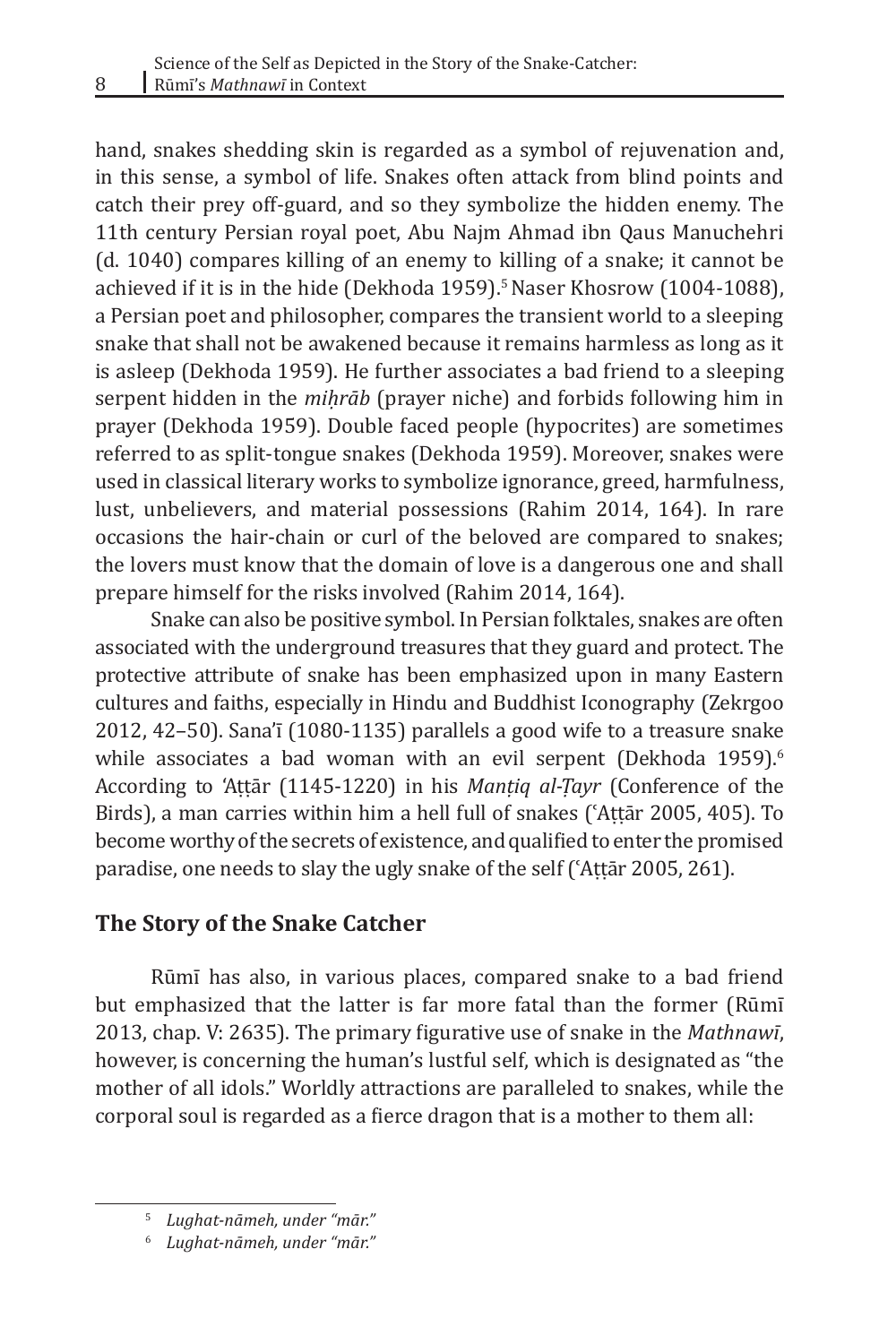مادر بت ها بت نفس شماست ز آن که آن بت مار و این بت اژدهاست

"The mother of all idols is the idol of your ego, Outer idols are mere snakes while your inner idol is a dragon" (Rūmī� 2013, chap. I: 772).

Perhaps the best and most comprehensive representation of snake symbolism appears in the Book III of the *Mathnawī* in "The Story of the Snake Catcher". High in the mountains; frozen peaks, a snake catcher discovers what seemed to be the biggest achievement of his lifetime career: a gigantic dragon frozen there in the wilderness! With lots of effort, the man manages to load the big catch on the back of his carriage, fastening tight the coils of the serpent with thick cords. Full of ambition and in the dream of making a fortune of this incredible opportunity, he transports the dragon to the city of Baghdad.

The news spreads fast. Words move from mouth to mouth. "Hey! A snake catcher has brought a dragon!" … "What a rare and astonishing hunt …" It is Baghdad and at the heart of summer; the heat under the blazing sun is unbearable. In such condition and normal circumstances, people tend to stay indoors, and come out only to perform their daily duties to earn a living, or to attend to an emergency. This time, the subject matter was neither one! In a short while, Baghdad's city centre gets packed with people gathered from all corners as well as the shores of the Tigris River. The city centre was now more crowded than ever. No one had remembered such a big crowd at the blazing mid-day of the hot season. It was entertainment of the highest order. A dragon, which people had only heard of in stories, was placed right there in front of their overwhelmed gazes.

At the focal point stood a carriage loaded with the tightly fastened large scaled body of the serpent. The body was still cold, and the remains of the mountain snow and ice were still visible in some areas that have been kept under the shadow of the nasty pieces of rag that were distastefully attached to form a temporary roof. The dripping wet clothes on the body of the serpent were getting dry fast, while the ground under and around the carriage was still wet as a result of the fast-melting ice. Both the fierce look of the dragon and the chilled ambiance produced by its frostiness attracted the people to assemble nearer.

The snake catcher came forward, standing proudly in front of the crowd, ready to exhibits his best catch ever. With a sense of heroic confidence, he cried out loud: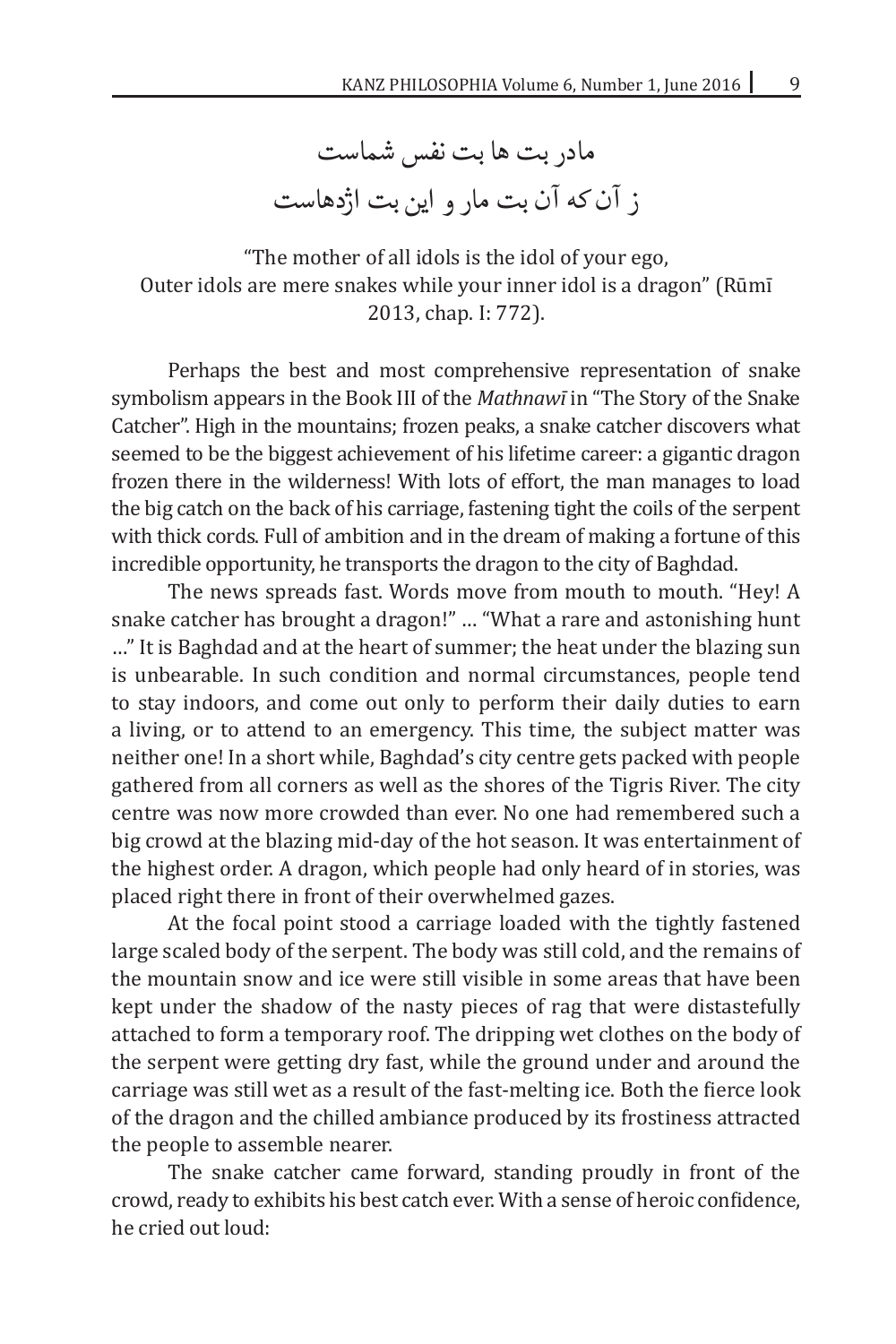کاژدهای مردهای آوردهام در شکارش من جگرها خوردهام

"I brought for you a dead dragon with me I hunted it with much suffering; come n see" (Rūmī 2013, chap. III: 1005)<sup>7</sup>

In reality, however, the dragon was very much alive; it was merely frozen and appeared lifeless (Rūmī 2013, chap. III: 1005-6). The frost gradually disappeared and the penetrating heat brought signals of life back to the beast's body. The coils that were tightened with ropes and rags began to move slowly.

People's hearts that were full of excitement for being witness to a most excellent entertaining show just a few moments ago turned shrunk with a life threatening fear. While cries and screams of the frightened audience echoed in the nearby streets and alleys, the adrenalin flow drew them closer to the beast.

Suddenly a chaotic movement pattern of distress agitated the mass as the dragon broke out of the ropes with a roaring sound.

> بندها بگسست و بیرون شد ز زیر اژدهایی زشت غران همچو شیر

"Once it broke free, it then slid on the floor, And, louder than a lion, began to roar" (Rūmī 2013, chap. III:  $1047$ )<sup>8</sup>

The story of the snake catcher met a tragic ending as it did not take long before the dragon released itself from the bonds. It attacked the crowd, smashing bodies and tearing apart limbs. Lives were lost within a glimpse. The snake-catcher was among the first victims! (Rūmī� 2013, chap.III:1048)

## **Metaphoric Expressions**

In between the story, at a few junctures, the poet leaves the flow of the narrative to elaborate on the message behind. He provides a profound insight of the nature of the outside world and man's mundane desires. The elements of the story – from the main human characters to the dragon, to the location (Baghdad) and even the sun, the temperature and other bits and

<sup>7</sup> Translation by Amir Zekrgoo.

<sup>&</sup>lt;sup>8</sup> Translation by Jawad Mujaddedi.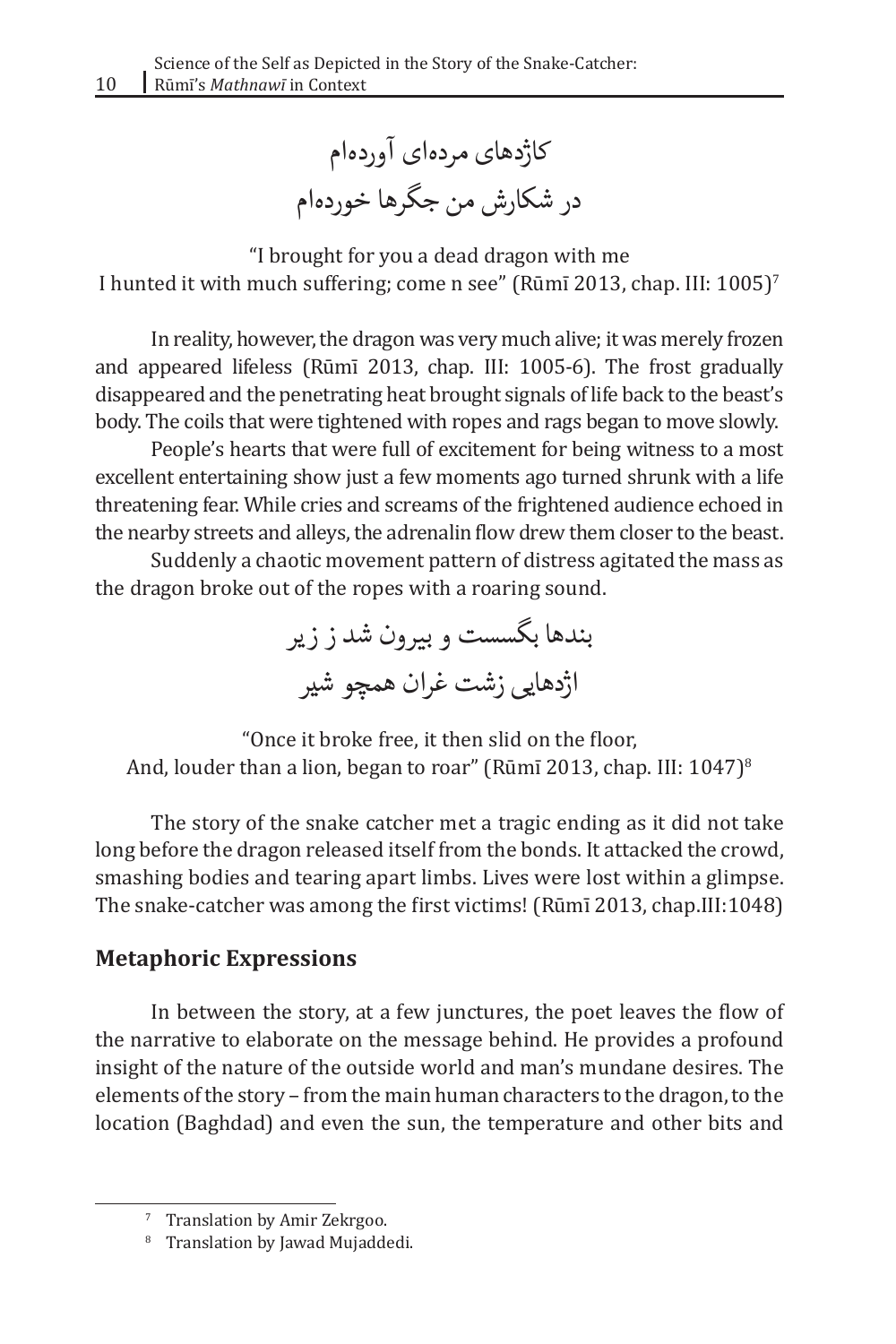pieces – are charged with symbolic meanings and metaphoric references. A concise account of these is provided below.

## *Heat and Frost:*

Heat represents life, and the entire world according to Rūmī is alive. State of coldness, on the other hand, does not necessarily represent death! Coldness is reminiscence of winter, and frost is a suppressing force that holds the living in a state of icy solidness that only appears to be inanimate. In other words, coldness creates an illusion of death.

> عالم افسردست ونام او جماد جامدا فسرده بود ای اوستاد

"The world is only frozen; they call it inanimate (*jamād*) Any solid substance (jāmid) is frozen, O master" (Rūmī 2013, chap. III: 1008).<sup>9</sup>

The poet goes yet another layer deeper when he introduces man's evil self as an untamed destructive force that is hidden within one's subconscious. The beast is often quiet; hence forgotten and deemed non-existent. However, in reality, it is a hibernating fierce monster. This dangerous inner dragon, Rūmī claims, can remain harmless only if kept frozen by the power of discipline and away from the wild flames of desires. Desires are means that can awaken the deadly beast.

نفست اژدرها ست اوکی مرده است از غم وبی آلتی افسرده است

"The dragon is your carnal soul; how is it dead? In the grief and lack of means it's frozen in bed" (Rūmī 2013, chap. III: 1053)<sup>10</sup>

## *Sun and Bat:*

Sun and bat represent yet another pair of opposite forces. Like heat and cold, the presence of one marks the absence of the other. It is the source

<sup>&</sup>lt;sup>9</sup> Translation by Jawad Mujaddedi.

<sup>&</sup>lt;sup>10</sup> Translation by Amir Zekrgoo.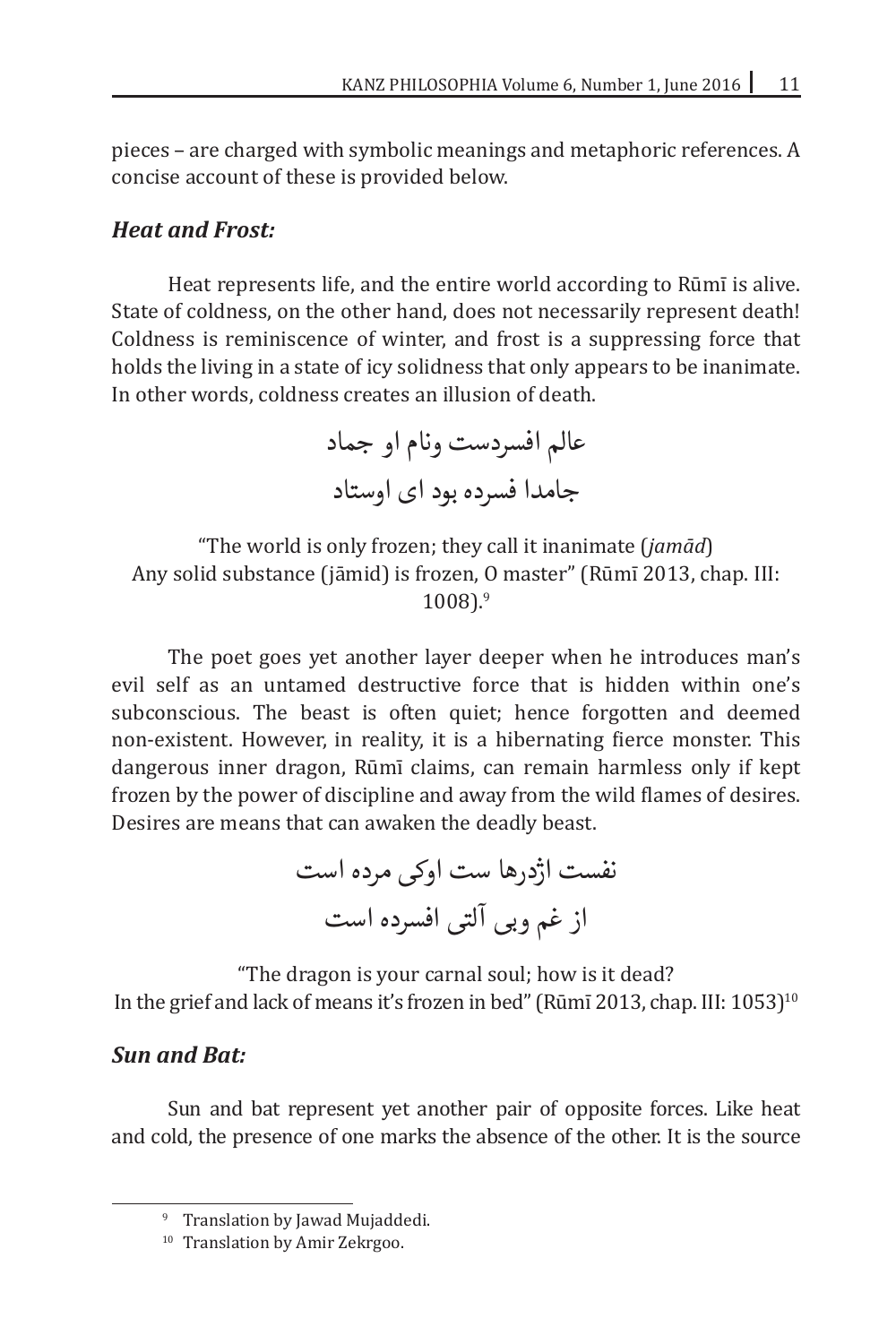of heat and light. It has almost been used continuously as a positive symbol throughout Persian history, from Pre-Islamic to classical to contemporary literature. In the context of the story of the snake catcher, the heat produced by the sun triggers the rise of a destructive force – lust! Love and lust, on the other hand, in the Persian mystical poetry, have been regarded as negative and positive respectively. The Sufi poets of the past have consistently admired love as a noble quality of selfless nature, while they frowned upon lust for its selfish character. The following couplet regards the warm rays of the sun as dangerous means of awakening the power of lust. Here bat, which shies away from the sunshine in accordance with its nature, acts as a preventive agent. It keeps the destructive force of lust caged in the dark recesses of caves.

> کان تف خورشید شهوت بر زند آن خفاش مردریگت پر زند

"When the blazing sun of lust shines through the way The hiding bats that rest within rush to fly away" (Rūmī 2013, chap. III:  $1060$ )<sup>11</sup>

Penetration of the rays of the sun in the dark ambiance of bats' nest is likened to the penetration of Baghdad's blazing summer heat into the frozen coil of the dragon.

> اژدها را دار در برف فراق هین مکش او را به خورشید عراق

"In the snow of separation keep the dragon of desires Do not drag the frozen beast into the sun of Iraq" (Rūmī 2013, chap. III: 1057)<sup>12</sup>

## *Worm and Dragon; Mosquito and Falcon:*

Through the story of the snake catcher, the poet alerts his audience about the dangers of the hibernating beast that resides in each of us. The dragon is itself a metaphor for the self. To delve deeper into a detailed assessment of the behaviour of this creature, i.e. from a frozen dead-like being to a deadly monster, the poet resorts to other metaphors. He pairs a tiny worm with a mighty dragon at the first hemistich of the following

<sup>&</sup>lt;sup>11</sup> Translation by Amir Zekrgoo.

<sup>&</sup>lt;sup>12</sup> Translation by Amir Zekrgoo.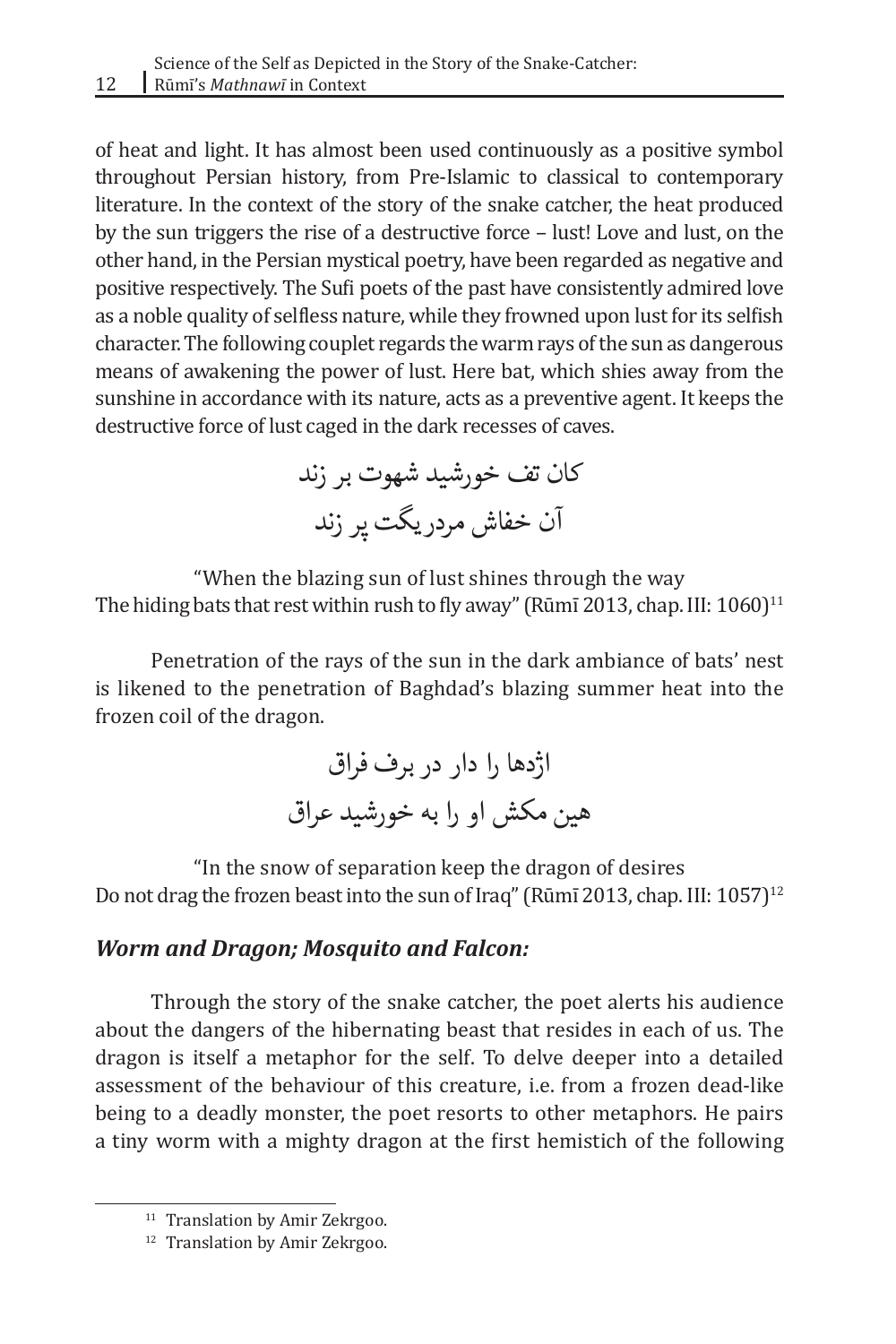couplet, while in the second hemistich a mosquito and a falcon are paired. The message is concerning the availability of means, which can transform a small creature to a predator.

کرمکست آن اژدها ازدست فقر پشهای گردد زجاه ومال صقر

"That dragon, under stress of poverty, is a little worm,

(but) a gnat is made a falcon by power and riches" (Rūmī 2013, chap. III: 1056)

> تافسرده میبود آن اژدهات لقمه ی اویی چواو یابد نجات

"So long as that dragon of thine remains frozen, (well and good); Thou art a mouthful for it, when it gains release (Rūmī 2013, chap. III: 1058)."

مات کن او را وآمن شو ز مات رحم کم کن نیست او زاهل صالت

"Mortify it and become safe from (spiritual) death, Have no mercy; it is not one of them that deserve favors (Rūmī 2013, chap. III: 1059)".

#### *Assembly of Idle Babblers:*

A large number of people had assembled in the Baghdad's city center to view the hunted dragon, many of whom lost their lives in their effort to get entertained. The tone that the poet adopts to address them is not a mild one. He is, in fact, critical of their thoughtless life pattern that is merely oriented around their thirst for entertainment, calling them 'an assembly of idle babblers,' or 'a crowd of idiots.'

جمع آمد صدهزاران ژاژ خا حلقه کرده پشت پا برپشت پا

"A hundred thousand idiots gathered there,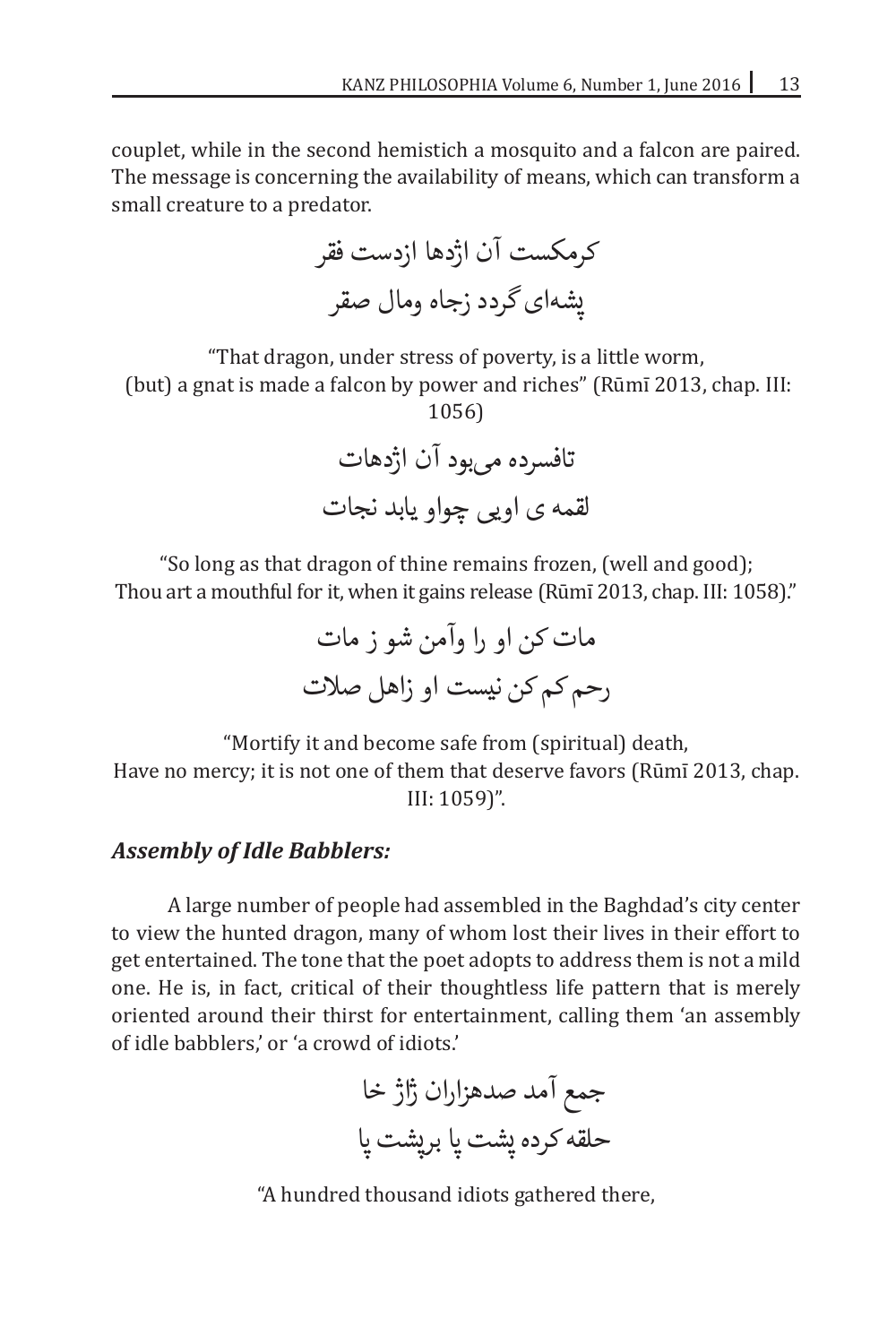Forming a circle with no room to spare" (Rūmī 2013, chap. III: 1036)<sup>13</sup>

خلق را ازجنبش آن مرده مار گشت شان آن یک تحیر صد هزار

"The serpent's sudden movement caused much more Amazement in the audience than before" (Rūmī 2013, chap. III: 1044)

> با تحیرنعرهها انگیختند جملگان ازجنبشش بگریختند

"They started screaming in perplexity,

And then en masse the crowd began to flee (Rūmī 2013, chap. III: 1045)."

References here are to the crucial role of public opinion in encouraging or discouraging a trend. Had it not been for fulfilling the desire of the masses, which was the source of livelihood for the snake catcher, the catastrophe would not happen. The people who lost their lives in the incident appear to be innocent victims of snake catcher's ambition, but there can be another viewpoint from which the active and passive elements of the story change places. One may ask: 'wasn't the snake catcher the actual victim of people's idle wishes?' To give the story a tangible and contemporary context we can give the example of elephant hunters in the business of ivory and the existing market for ivory products. Who are the real culprits; the consumers or the hunters? Is the demand for ivory products the cause for hunting elephants, or is it the other way around? It is clear that all parties involved in the process have their share of responsibility and blame. In the snake catcher's tale Rūmī does not elaborate on the matter further; he only touches very briefly upon the role of audience by calling them 'an assembly of idiots.'

# **Conclusion**

The science of the self in the Islamic tradition is most fundamental. Man requires this knowledge to be able to free himself from the outside enemy (Satan and the traps of the illusionary world), as well as his inner enemy (animal desires that are run by the evil-commanding self – *nafs alammārah*). This concept repeatedly appears in Persian mystical literature,

<sup>&</sup>lt;sup>13</sup> Translation by Jawad Mujaddedi.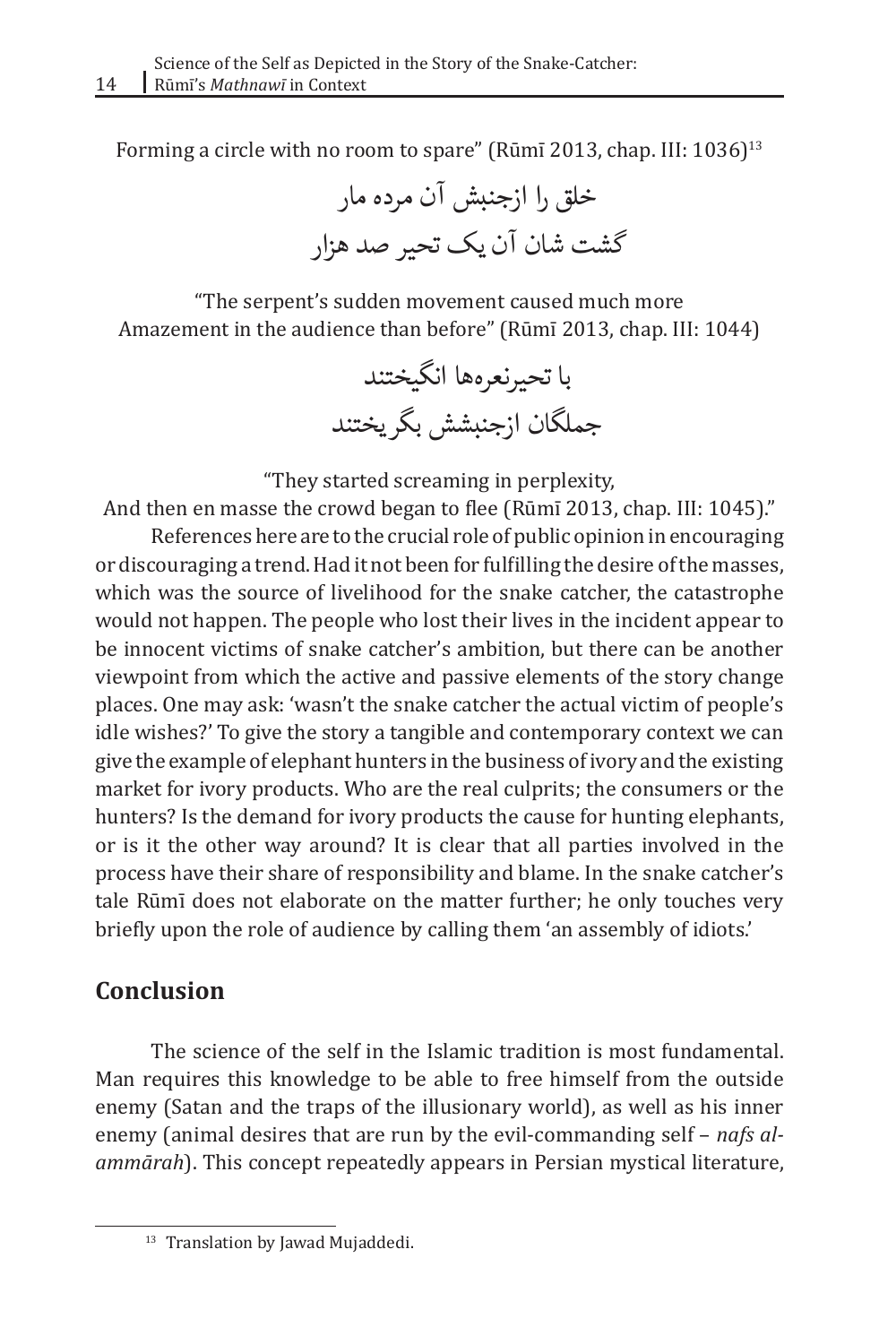both directly and in the form of allegoric expressions. Among all such symbols, snake occupies a prominent position. Rūmī, continuing the tradition of his predecessors, brought snake symbolism to a higher level. The *Mathnawī's* story of the snake catcher is an anecdote full of symbols and metaphors, aimed at showing man's struggle with his animal self. The poet at times acts as a story teller and on other occasions becomes a commentator. He puts a snake as an animal associated with evil in Persian classical poetry, at the center stage. Then he develops an engaging story about entertaining idle desires, and how submitting to such desires can have a fatal ending. It is about the importance of 'knowledge of the self,' which includes self-realization, self-control or, in this case, the lack of them! Using multiple metaphoric expressions, he provides an insight of the nature of the outside world and man's lower self. Each element and character is a representative of a genre; they expose the hidden layers of man's self. Hence, in the dragon, the icy mountain caps where its frozen body was discovered, the blazing sun of Baghdad that melted the ice and brought back the dragon to life, one can find a deeper meaning. Also, the masses who had assembled to be entertained, are carriers of messages on self-control and priorities in life. While narrating the story, the poet resorts to some pair-metaphors such as 'sun and bat,' 'worm and dragon' and 'mosquito and falcon' to make his message clearer.

#### **REFERENCES**

- Bagherpoor, Saeed. 2011. "Barrisī va Namād-Shenāsī-I Mār Dar Tamaddun-Hāy-I Bāstanī (A Study of Snake and Its Symbolism in the Ancient Civilizations)." *Kitāb-I Māh-I Hunar* 167. n.p.: 100–108.
- Dekhoda, Ali Akbar. 1959. *Lughat-Nāmeh*. Tehran: n.p.
- Dibaji, Seyyed Mohammad Ali. 2006. "'Nou Āvarīhāy-E Ibn Sīnā Dar "Ilm Al-Nafs (Ibn Sina"s Innovative Contributions to the Area of the Science of the Self).'" *Pazhūhishhāy-I Falsafī Kalāmī* 29: 59–90.
- --- 2009. "Tajarrud-I Nafs Az Dīdgāh-I Suhrawardī." Andīshih-Yi Dīnī 31: 59–78.
- Forunzafar, Badi' al-Zaman. 1988. *Sharh-I Mathnavwi-I Sharif*. Tehran: Intishārāt-i Zavvar.
- Kashānī�, 'Izziddin Mahmūd. 2002. *Misbāḥ Al-Hidāyah Wa Miftāḥ Al-Kifāyah (Lamp of Guidance and Key of Contentment).* Edited by Jalal al-Din Humāī�. Tehran: Nashr-i Humā.